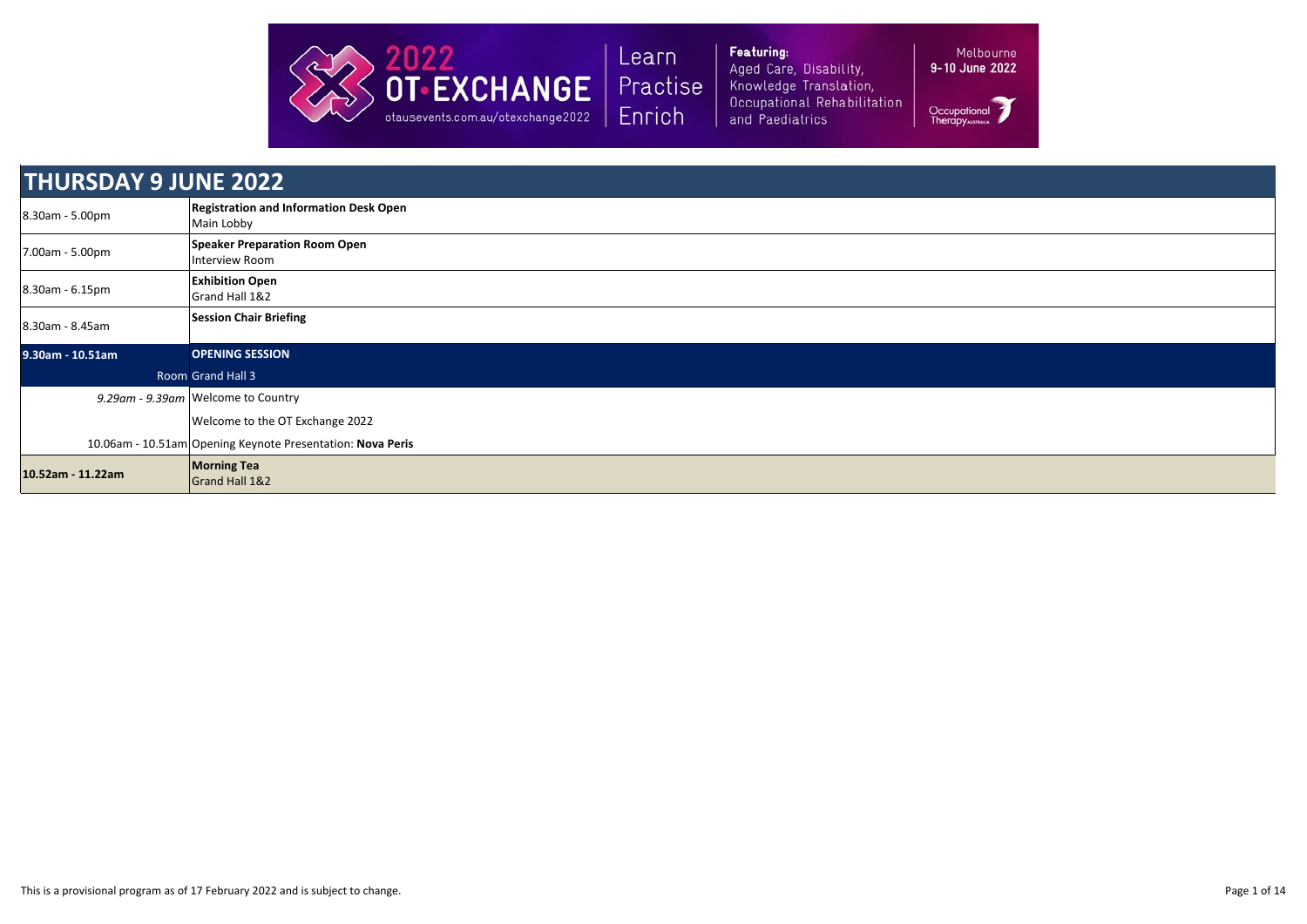

Featuring: Aged Care, Disability, Knowledge Translation, Occupational Rehabilitation and Paediatrics

Melbourne 9-10 June 2022

|                   | <b>BREAKOUT SESSIONS</b>                                                                   |                                                                                                                   |                                                                                                                                                    |                                                                                                                        |                            |  |
|-------------------|--------------------------------------------------------------------------------------------|-------------------------------------------------------------------------------------------------------------------|----------------------------------------------------------------------------------------------------------------------------------------------------|------------------------------------------------------------------------------------------------------------------------|----------------------------|--|
| 11.25am - 1.04pm  | 1A: AGED CARE                                                                              | <b>1B: PAEDIATRICS</b>                                                                                            | <b>1C: MENTAL HEALTH</b>                                                                                                                           | <b>1D: SUB ACUTE REHAB</b>                                                                                             | <b>1E: WORKSHOPS</b>       |  |
|                   | Room Grand Hall 3                                                                          | Tennis HQ Room 2.01                                                                                               | Tennis HQ Room 2.02                                                                                                                                | Tennis HQ Room 2.03 & 2.04                                                                                             | Tennis HQ Room 3.01 & 3.02 |  |
| 11.25am - 11.37am |                                                                                            | Picky eating in children: current trends<br>and practices in the clinical setting                                 | <b>Bringing Occupation back: Development</b><br>of a care planning prompt tool for<br>occupational therapists working in<br>mental health settings | Enhancing the occupational therapy<br>orthopaedic spinal program: Practical<br>applications of evidence-based practice |                            |  |
|                   | <b>Invited Speaker - Aged Care</b>                                                         | <b>Laine Chilman</b>                                                                                              | <b>Ruth Bradley</b>                                                                                                                                | Lauren De Cata                                                                                                         |                            |  |
| 11.39am - 11.51am |                                                                                            | Understanding the experience of<br>families undertaking a parent focused<br>autism spectrum disorder intervention |                                                                                                                                                    | Putting the 'OT' back into 'Oncology<br>OuTpatients': An investigation into what<br>patients want                      |                            |  |
|                   |                                                                                            | <b>Selah Dimech</b>                                                                                               |                                                                                                                                                    | <b>Kirsten Turner</b>                                                                                                  |                            |  |
| 11.53am - 12.05pm | Smartphone moment: can older people<br>take smartphone photos to identify falls<br>risk?   | Safe car transport for children with<br>disabilities - supporting OTs in their<br>practice                        | Mental health practice in the NDIS: A<br>quality improvement evaluation                                                                            | Co-creating self-management support<br>for inpatient stroke rehabilitation: A<br>participatory action research study   |                            |  |
|                   | <b>Oghenenkevwe Akhimien</b>                                                               | <b>Lisa Vale</b>                                                                                                  | <b>Samantha Burley</b>                                                                                                                             | <b>Joshua Dobe</b>                                                                                                     |                            |  |
| 12.07pm - 12.19pm | Regaining Independence following Acute<br>Illness or Injury: What do older people<br>want? | The role of an Occupational Therapist in<br>an Autism Assistance Dog Program                                      | Integrating evidence into Activity-Based<br>Groups in Mental Health - a Systematic<br><b>Scoping Review</b>                                        | Prevention and Management of Axilla<br>Contractures                                                                    |                            |  |



|                                              | <b>1E: WORKSHOPS</b>       |
|----------------------------------------------|----------------------------|
| $\overline{4}$                               | Tennis HQ Room 3.01 & 3.02 |
| nal therapy<br>m: Practical<br>ased practice |                            |
| a                                            |                            |
| <b>'Oncology</b><br>ion into what            |                            |
| r                                            |                            |
| ent support<br>pilitation: A<br>arch study   |                            |
|                                              |                            |
| ent of Axilla                                |                            |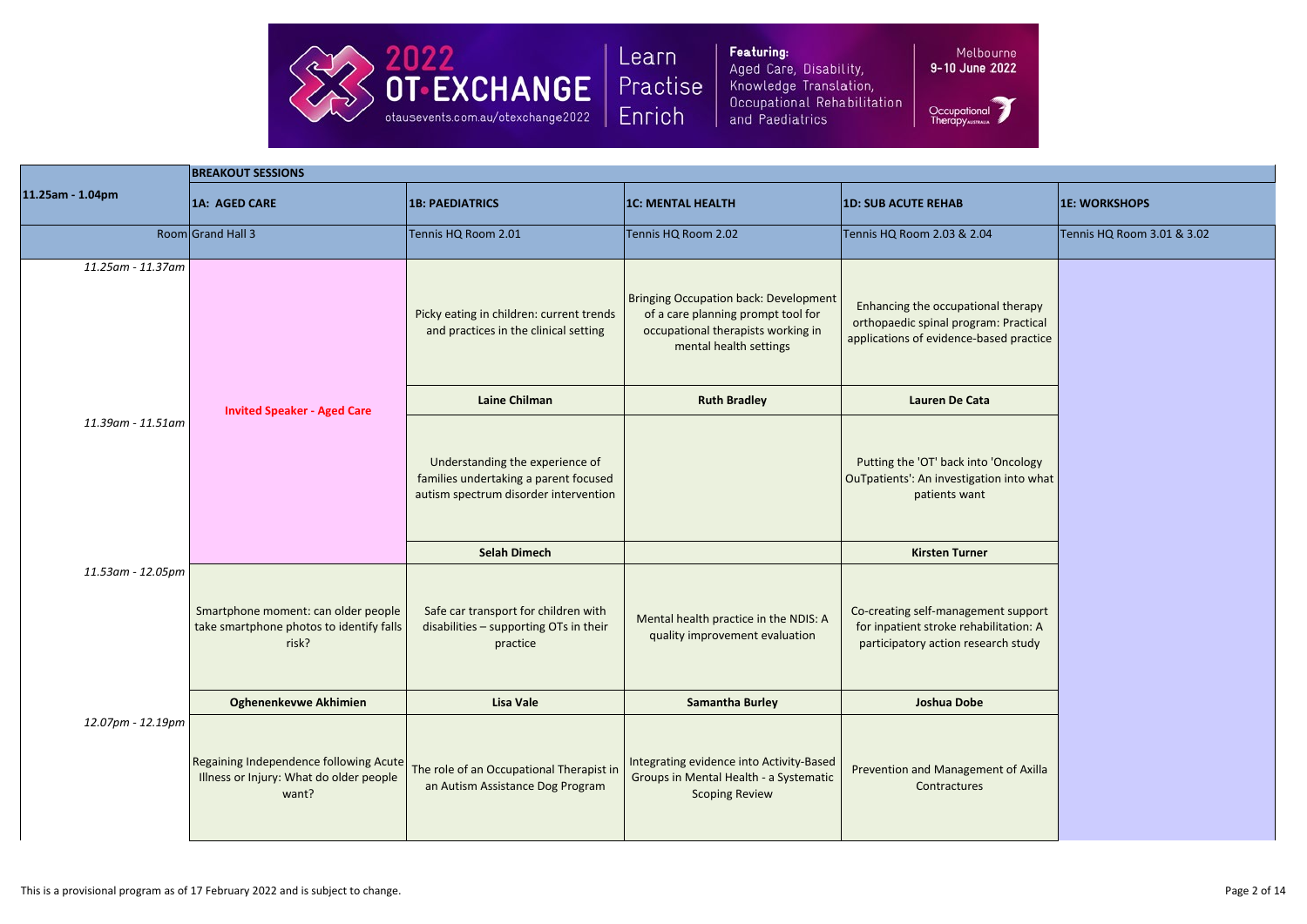

Featuring: Aged Care, Disability, Knowledge Translation, Occupational Rehabilitation and Paediatrics

Melbourne

|                   | <b>Jessica Cecil</b>                                                                                                       | <b>Nat O'Neill</b>                                            | <b>Emma Delaney</b>                                                                                   | <b>Isabel Lee</b>                                                                          |
|-------------------|----------------------------------------------------------------------------------------------------------------------------|---------------------------------------------------------------|-------------------------------------------------------------------------------------------------------|--------------------------------------------------------------------------------------------|
| 12.21pm - 12.33pm | Accurately understanding Waitlists: A<br><b>Community Health Adult Occupational</b><br>Therapy waitlist reduction strategy | A bush social skills program: Let kids be<br>kids             | Waiting for real life to begin - identifying<br>ADHD in university students                           | ED occupational therapy pathway for<br>mild traumatic brain injury across the<br>lifespan. |
|                   | <b>Kim Manderson</b>                                                                                                       | <b>Lisa Celi</b>                                              | <b>Chris Young</b>                                                                                    | <b>Alice Murray</b>                                                                        |
| 12.35pm - 12.47pm | Occupational therapists' perspectives of<br>Australian residential aged care funding:<br>"Change is necessary"             | State of the evidence for child-led goal<br>setting: A review | Peer mentoring and lifestyle medicine to<br>improve wellbeing of undergraduate<br>university students | Prehabilitation-plus for patients having a<br>planned lower limb amputation                |
|                   | <b>Donna Rooney</b>                                                                                                        | <b>Aisling Ryan</b>                                           | <b>Kitty-Rose Foley</b>                                                                               | <b>Shelley Fulton</b>                                                                      |
| 12.49pm - 1.04pm  | Q&A                                                                                                                        | Q&A                                                           | Q&A                                                                                                   | Q&A                                                                                        |



| pathway for<br>y across the |  |
|-----------------------------|--|
|                             |  |
| ents having a<br>putation   |  |
|                             |  |
|                             |  |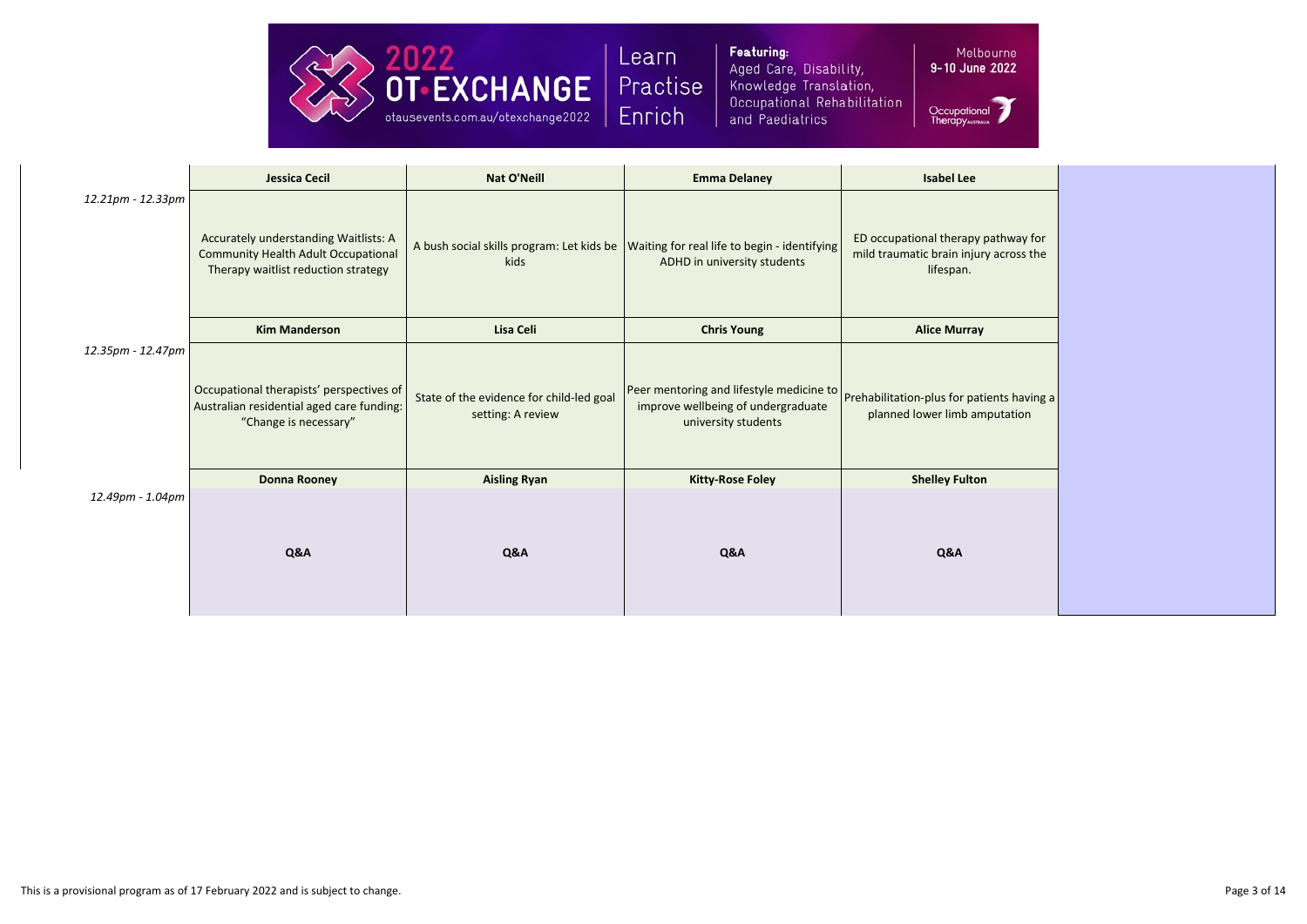

Featuring: Aged Care, Disability, Knowledge Translation, Occupational Rehabilitation and Paediatrics

Melb 9-10 June

Occupationa<br>Therapywanuu

| 1.05pm - 1.35pm | Lunch<br>Grand Hall 1&2                                     |                                                                             |                                                                                                                                              |                                                                                                                        |                                          |
|-----------------|-------------------------------------------------------------|-----------------------------------------------------------------------------|----------------------------------------------------------------------------------------------------------------------------------------------|------------------------------------------------------------------------------------------------------------------------|------------------------------------------|
| 1.36pm - 1.59pm | <b>Exhibition and Poster Viewing Time</b><br>Grand Hall 1&2 |                                                                             |                                                                                                                                              |                                                                                                                        |                                          |
|                 | 1.10pm - 1.22pm Exhibitor Presentation                      |                                                                             |                                                                                                                                              |                                                                                                                        |                                          |
|                 | 1.24pm - 1.36pm Exhibitor Presentation                      |                                                                             |                                                                                                                                              |                                                                                                                        |                                          |
|                 | 1.38pm - 1.50pm Exhibitor Presentation                      |                                                                             |                                                                                                                                              |                                                                                                                        |                                          |
|                 | <b>BREAKOUT SESSIONS</b>                                    |                                                                             |                                                                                                                                              |                                                                                                                        |                                          |
| 2.00pm - 3.39pm | <b>2A: KNOWLEDGE TRANSLATION</b>                            | <b>2B: AGED CARE</b>                                                        | <b>2C: PAEDAITRICS</b>                                                                                                                       | <b>2D: TECHNOLOGY</b>                                                                                                  | <b>2E: WORKSHOP</b>                      |
|                 | Room Grand Hall 3                                           | Tennis HQ Room 2.01                                                         | Tennis HQ Room 2.02                                                                                                                          | Tennis HQ Room 2.03 & 2.04                                                                                             | Tennis HQ Room 3.01 & 3.02               |
| 2.00pm - 2.12pm |                                                             | Adults living in Australian retirement<br>communities: What are they up to? | Development of a Paediatric Upper Limb- Australian Occupational Therapists' use<br>Motor Learning Strategy Tool for<br><b>Cerebral Palsy</b> | of virtual reality technology with stroke<br>survivors                                                                 |                                          |
|                 | <b>Invited Speaker - Knowledge</b><br><b>Translation</b>    | <b>Chloe Hansell</b>                                                        | <b>Atefeh Taghizadeh</b>                                                                                                                     | <b>Melanie Kidd</b>                                                                                                    |                                          |
| 2.14pm - 2.26pm |                                                             | Outcomes in aged care: Barriers and<br>facilitators to outcome measurement  | A framework for Regulation in<br><b>Education: Mapping an OT Perspective</b>                                                                 | Controller-free hand tracking virtual<br>reality improves engagement and<br>satisfaction in upper-limb rehabilitation. | How to turn your researd<br>publication. |
|                 |                                                             | <b>Rebecca Walton</b>                                                       | <b>Crystal Thiel</b>                                                                                                                         | <b>Giovanna Tornatore</b>                                                                                              |                                          |
|                 |                                                             |                                                                             |                                                                                                                                              |                                                                                                                        |                                          |

| 3             |  |  |
|---------------|--|--|
| ourne<br>2022 |  |  |
|               |  |  |

|                                            | <b>2E: WORKSHOP</b>                              |
|--------------------------------------------|--------------------------------------------------|
| 4                                          | Tennis HQ Room 3.01 & 3.02                       |
| erapists' use<br>with stroke               |                                                  |
| king virtual<br>ment and<br>ehabilitation. | How to turn your research into a<br>publication. |
| ore                                        |                                                  |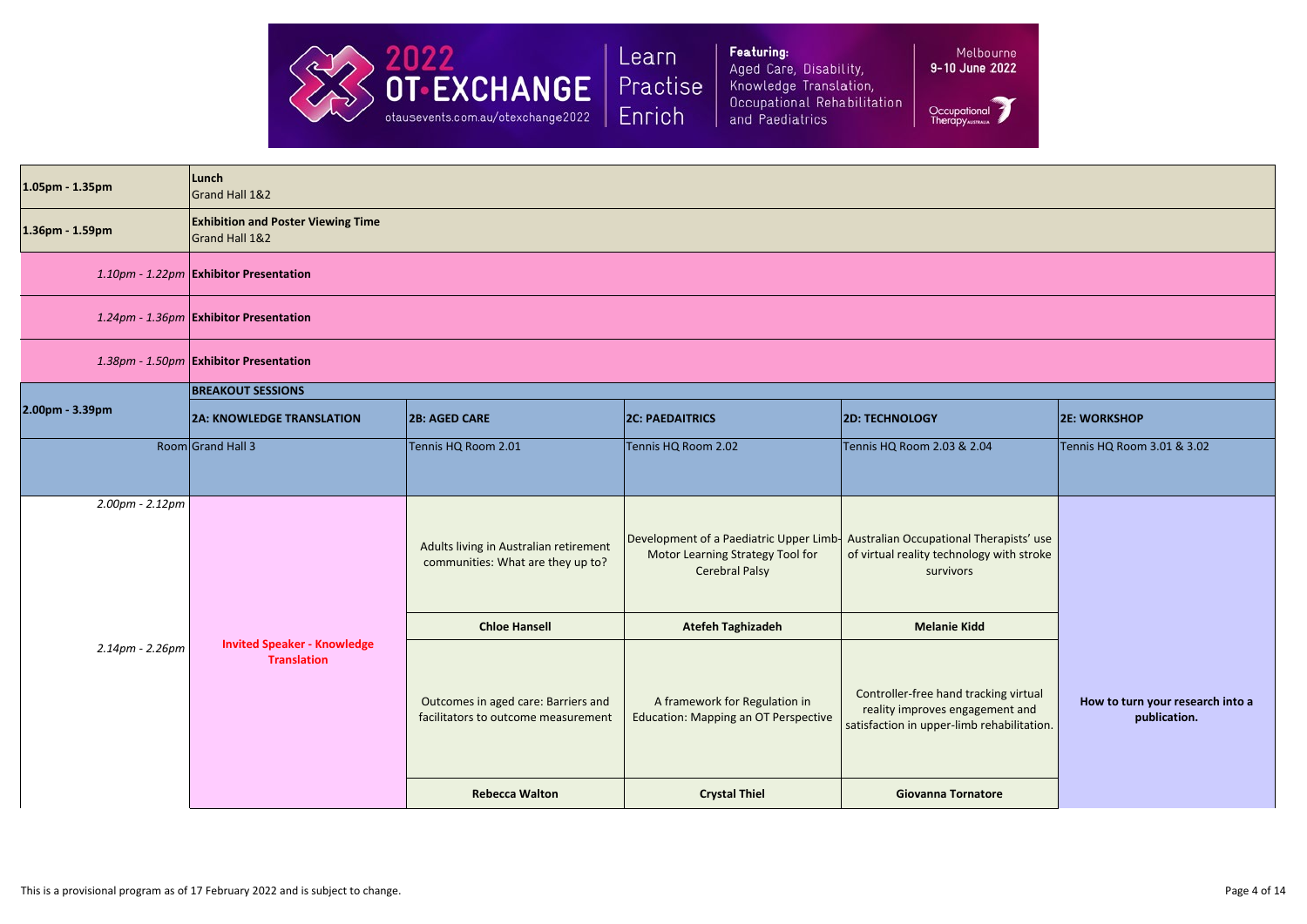

Featuring: Aged Care, Disa Knowledge Tran Occupational R and Paediatrics

| ability,      | 9-10 June 20 |
|---------------|--------------|
| nslation,     |              |
| ehabilitation |              |

Occupation<br>Therapywaw

Melb

| 2.28pm - 2.40pm                                               | Disability insurance, rehabilitation<br>clauses and the role of occupational<br>therapists as expert witnesses | Impact of home modifications on rural<br>dwelling older adults' function and<br>independence      | Self-regulation and occupational<br>therapy: Conceptualising the evolution<br>of terminology through literature<br>review. | The effects of virtual reality<br>interventions on occupational<br>participation and burden of disease in<br>palliative care patients |
|---------------------------------------------------------------|----------------------------------------------------------------------------------------------------------------|---------------------------------------------------------------------------------------------------|----------------------------------------------------------------------------------------------------------------------------|---------------------------------------------------------------------------------------------------------------------------------------|
| $2.42 \text{pm} - 2.54 \text{pm}$                             | <b>Josh Mennen</b><br>From PhD to self-published: Using co-                                                    | <b>Chloe Ashton</b><br>Learnings from the experiences,<br>perceptions and attitudes of therapists | <b>Kelsey Philpott-Robinson</b><br>Weaving 'what we know' with 'what we<br>do': Using evidence, co-design and              | <b>Julian Corvin</b><br><b>Assistive Technology Education goes</b>                                                                    |
| design to create accessible occupational<br>therapy resources |                                                                                                                | who deliver rehabilitation for older<br>persons, in a group format.                               | clinical guidance to develop a<br>therapeutic program for children and<br>parents                                          | <b>Online: Practical education videos on</b><br>assistive technology                                                                  |
|                                                               | <b>Carolynne White</b>                                                                                         | <b>Annemieke Clark</b>                                                                            | <b>Sharon Haarsma</b>                                                                                                      | <b>Sara Pearson</b>                                                                                                                   |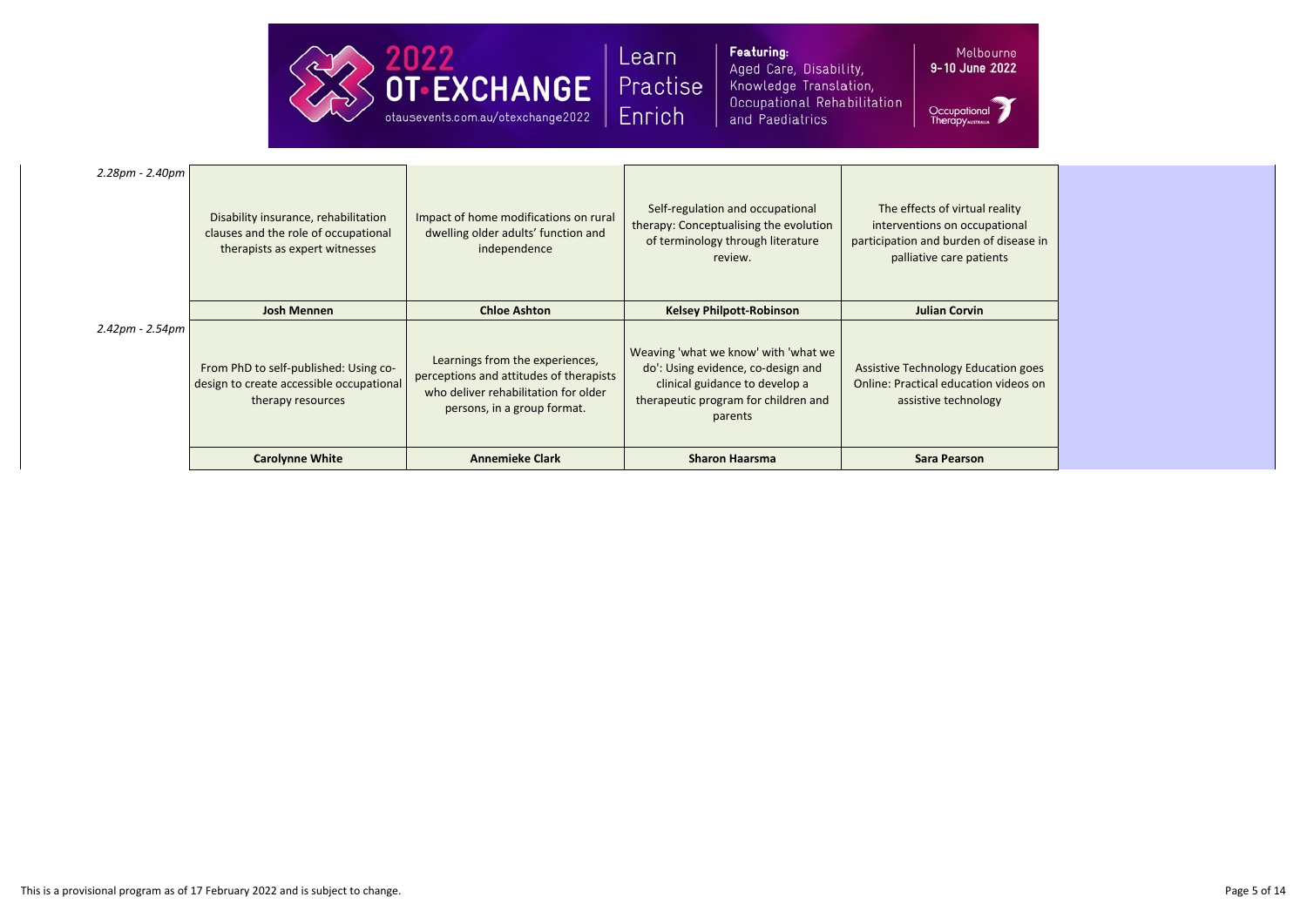

Featuring: Aged Care, Disability, Knowledge Translation, Occupational Rehabilitation and Paediatrics

Melbo 9-10 June

Occupationa<br>Therapywanuu

| 2.56pm - 3.08pm | Coral Coast Rehabilitation: A bottom up<br>approach to rehabilitation in Fiji                        | Perfect for the job: Applying the<br>occupational therapy skill set to<br>behaviour support planning for people<br>living with dementia | Statutory child protection services need<br>Occupational Therapists - what is<br>parenting if it is not an occupation? | More than the Device: Interdisciplinary<br>Practice in Assistive Technology and<br><b>Home Modifications</b> |                            |  |
|-----------------|------------------------------------------------------------------------------------------------------|-----------------------------------------------------------------------------------------------------------------------------------------|------------------------------------------------------------------------------------------------------------------------|--------------------------------------------------------------------------------------------------------------|----------------------------|--|
|                 | <b>Meaghan Rennison</b>                                                                              | <b>Claire Ritchie</b>                                                                                                                   | <b>Cathy Hill</b>                                                                                                      | <b>Sarah Evans</b>                                                                                           |                            |  |
| 3.10pm - 3.22pm | Implementing and evaluating<br>occupational formulation: a participatory<br>action research approach | Adapting and Operationalising Dementia<br><b>Practice Guidelines to support</b><br><b>Occupational Therapy Practice</b>                 | Evidence-based assessment and<br>management of children in post-<br>traumatic amnesia after traumatic brain<br>injury. | <b>Autonomy and Deafblindness</b>                                                                            |                            |  |
|                 | <b>Lorrae Mynard</b>                                                                                 | <b>Lisa Mahon</b>                                                                                                                       | <b>Jillian Fitzgerald</b>                                                                                              | Liz Doyle                                                                                                    | <b>Louise Gustafsson</b>   |  |
| 3.24pm - 3.39pm | Q&A                                                                                                  | Q&A                                                                                                                                     | Q&A                                                                                                                    | Q&A                                                                                                          |                            |  |
|                 |                                                                                                      |                                                                                                                                         |                                                                                                                        |                                                                                                              |                            |  |
| 3.40pm - 4.00pm | <b>Afternoon Tea</b><br>Grand Hall 1&2                                                               |                                                                                                                                         |                                                                                                                        |                                                                                                              |                            |  |
|                 | <b>BREAKOUT SESSIONS</b>                                                                             |                                                                                                                                         |                                                                                                                        |                                                                                                              |                            |  |
| 4.00pm - 5.25pm | <b>3A: DISABILITY</b>                                                                                | <b>3B: OCCUPATIONAL REHABILITATION</b>                                                                                                  | <b>3C: DIVERSITY</b>                                                                                                   | <b>3D: KNOWLEDGE TRANSLATION</b>                                                                             | <b>3E: WORKSHOPS</b>       |  |
|                 | Room Grand Hall 3                                                                                    | Tennis HQ Room 2.01                                                                                                                     | Tennis HQ Room 2.02                                                                                                    | Tennis HQ Room 2.03 & 2.04                                                                                   | Tennis HQ Room 3.01 & 3.02 |  |

| <b>Louise Gustafsson</b> |
|--------------------------|
|                          |

| <b>TION</b> | <b>3E: WORKSHOPS</b>       |
|-------------|----------------------------|
| 4           | Tennis HQ Room 3.01 & 3.02 |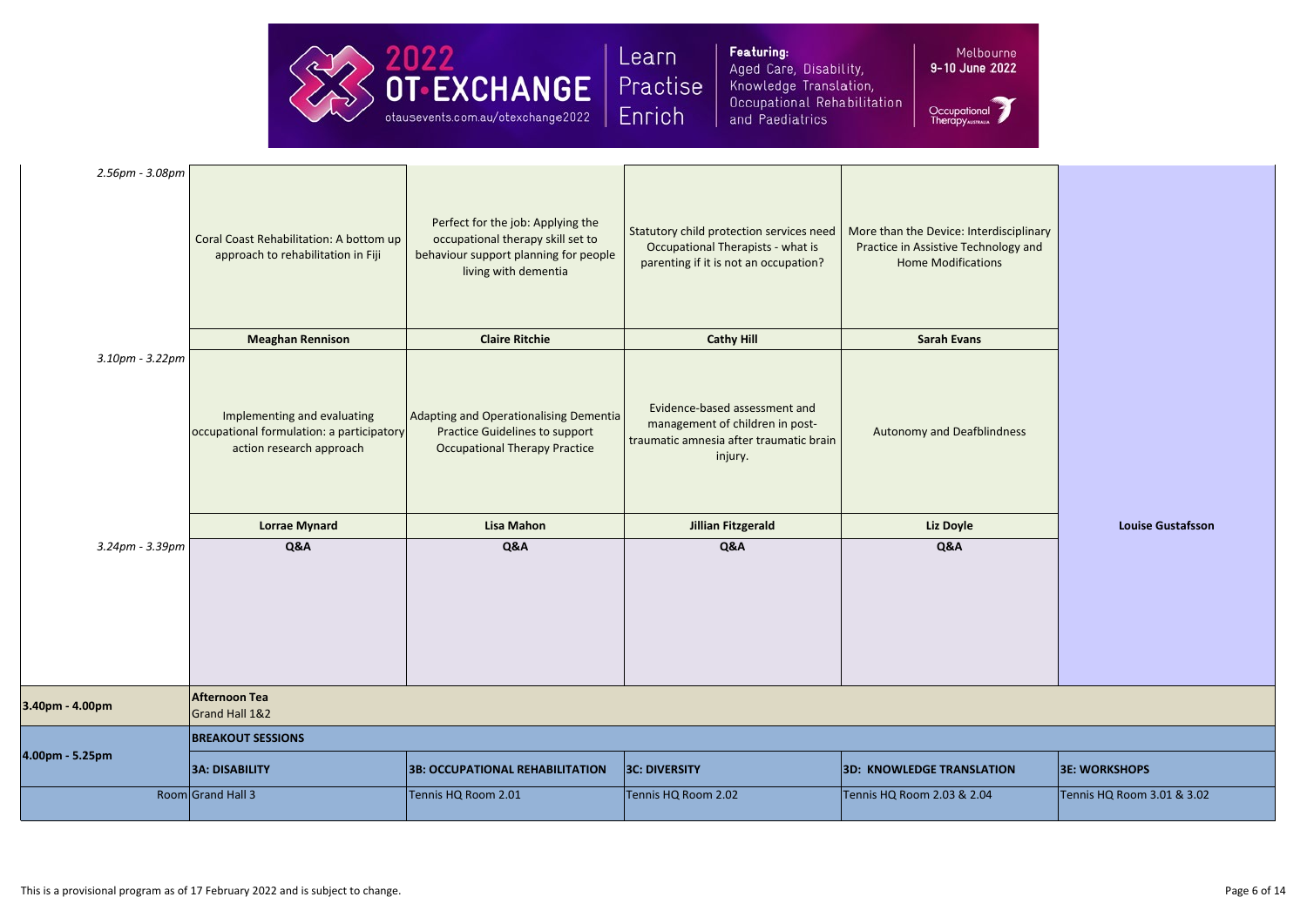

Featuring: Aged Care, Disability, Knowledge Translation, Occupational Rehabilitation and Paediatrics

Melbourne 9-10 June 2022

| 4.00pm - 4.12pm |                                                                                                                                                        |                                                                                                            | Positivum <sup>™</sup> : Harnessing the power of<br>beliefs and perceptions to optimise work<br>participation | <b>Empowerment of CaLD students to</b><br>successfully engage in clinical<br>placements: a scoping review                                                        | Case Study: Walking the Best Practice<br>"Coach Approach" Talk in Teaming.                         |
|-----------------|--------------------------------------------------------------------------------------------------------------------------------------------------------|------------------------------------------------------------------------------------------------------------|---------------------------------------------------------------------------------------------------------------|------------------------------------------------------------------------------------------------------------------------------------------------------------------|----------------------------------------------------------------------------------------------------|
|                 |                                                                                                                                                        | <b>Invited Speaker - Disability</b>                                                                        | Di Sheppard and Gabby May                                                                                     | Elsie de Klerk, In Lok,<br>Tamara Kenny,<br><b>Tat Lam, Richard Chan</b>                                                                                         | Jacqui Snider                                                                                      |
| 4.14pm - 4.26pm |                                                                                                                                                        | An innovative approach to supporting<br>individuals exposed to trauma to resume<br>work and life.          | "Activities of Daily Living Through a<br>Muslim Lens"                                                         |                                                                                                                                                                  |                                                                                                    |
|                 |                                                                                                                                                        |                                                                                                            | <b>Nathan Reck and Stephanie Sribinovska</b>                                                                  | <b>Rashid El Dhaibi</b>                                                                                                                                          |                                                                                                    |
|                 | 4.28pm - 4.40pm                                                                                                                                        | A lived rehabilitation perspective for<br>COVID-19 recovered individuals: The<br>Occupational Therapy role | Occupational Therapy Audit of Return to<br>Work Post Burn Injury                                              | Developing an occupational therapy<br>resource for trans-affirmative chest<br>binding                                                                            | Quality Improvement in clinical practice;<br>evaluating the effectiveness of an<br>assessment tool |
|                 |                                                                                                                                                        | <b>Hayley Scott</b>                                                                                        | Claudia Cutler, Laura Kane, Nathalie<br><b>Collins</b>                                                        | <b>Eden Dowers</b>                                                                                                                                               | Joan M. O'Donnell                                                                                  |
| 4.42pm - 4.54pm | Complex NDIS Discharge Planning During Return to work outcomes of a vocational<br>the COVID-19 pandemic: An<br><b>Occupational Therapy Perspective</b> | occupational therapy program for<br>individuals with traumatic brain injury                                | <b>Neurodiverse Affirming Occupational</b><br>Therapy Practice Framework starting<br>the conversation         | Insights into actions: Using industry<br>research and clinical learnings to<br>develop and evolve a telehealth service<br>for NDIS participants during COVID-19. |                                                                                                    |
|                 |                                                                                                                                                        | <b>Hayley Scott</b>                                                                                        | <b>Pamela Ross</b>                                                                                            | Melissa Kyriakacis &<br><b>Roseanne Holliday</b>                                                                                                                 | <b>Dorothy Frost</b>                                                                               |
|                 |                                                                                                                                                        |                                                                                                            |                                                                                                               |                                                                                                                                                                  |                                                                                                    |



| ical practice;<br>Enabling young people with disability to<br>successfully move to independent living |
|-------------------------------------------------------------------------------------------------------|
|                                                                                                       |
|                                                                                                       |
|                                                                                                       |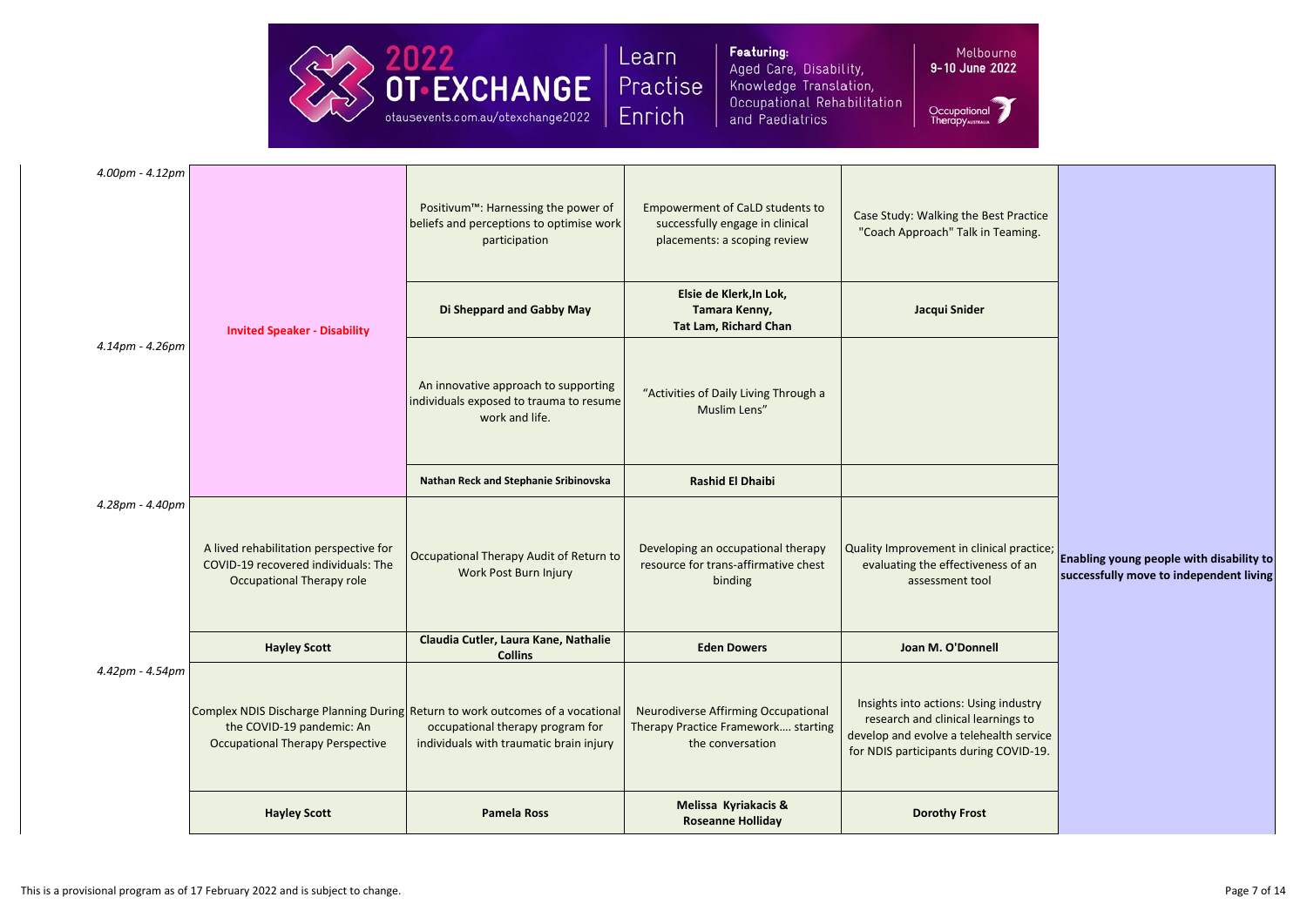

Featuring: Aged Care, Disability, Knowledge Translation, Occupational Rehabilitation and Paediatrics

| $4.56 \text{pm} - 5.08 \text{pm}$ | 7 ways telehealth is transforming care<br>for people with disability | The experience of employers of<br>individuals with traumatic brain injury | Staying Healthy and Active in the<br>Community: What do older people<br>want? | Timepoint for re-measureme<br><b>Canadian Occupational Pe</b><br>Measure post burn in |
|-----------------------------------|----------------------------------------------------------------------|---------------------------------------------------------------------------|-------------------------------------------------------------------------------|---------------------------------------------------------------------------------------|
|                                   | <b>Annie Banbury</b>                                                 | <b>Pamela Ross</b>                                                        | <b>Jessica Cecil</b>                                                          | <b>Lachlan Morgan</b>                                                                 |
| $5.10 \text{pm} - 5.25 \text{pm}$ | Q&A                                                                  | Q&A                                                                       | Q&A                                                                           | Q&A                                                                                   |
| 5.25pm - 6.35pm                   | <b>Welcome Reception</b>                                             |                                                                           |                                                                               |                                                                                       |

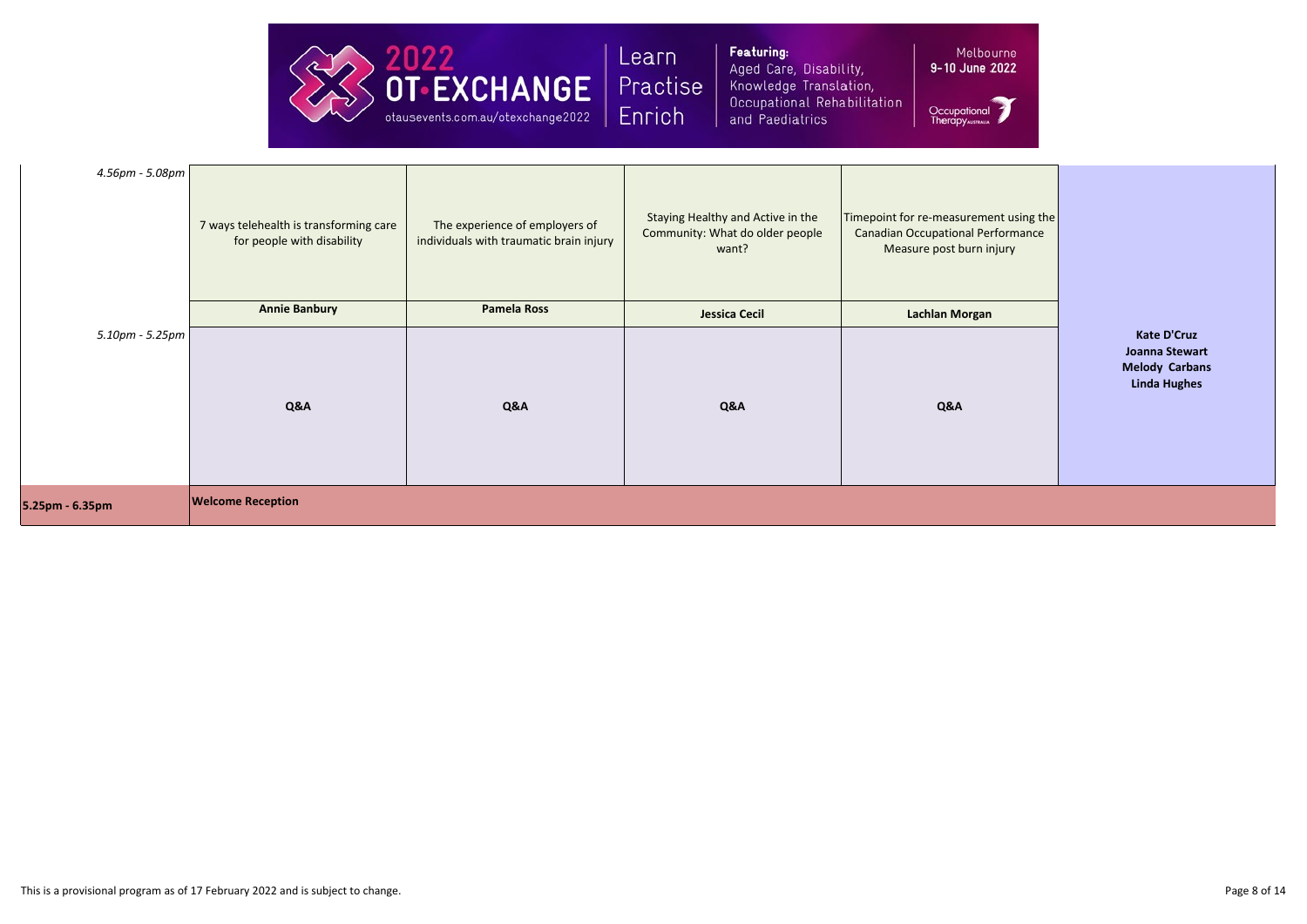

Featuring: Aged Care, Disability, Knowledge Translation, Occupational Rehabilitation and Paediatrics

Melbourne<br>**9-10 June 2022** 

| <b>FRIDAY 10 JUNE 2022</b> |                                                                                                       |                                                                        |                                                                                      |                                                                                       |                            |  |
|----------------------------|-------------------------------------------------------------------------------------------------------|------------------------------------------------------------------------|--------------------------------------------------------------------------------------|---------------------------------------------------------------------------------------|----------------------------|--|
| 8.00am - 4.00pm            | Main Lobby                                                                                            | <b>Registration and Information Desk Open</b>                          |                                                                                      |                                                                                       |                            |  |
| 8.00am - 2.30pm            | <b>Speaker Preparation Room Open</b><br>Interview Room                                                |                                                                        |                                                                                      |                                                                                       |                            |  |
| 8.30am - 4.00pm            | <b>Exhibition Open</b>                                                                                |                                                                        |                                                                                      |                                                                                       |                            |  |
| 8.30am - 8.45am            | <b>Session Chair Briefing</b>                                                                         |                                                                        |                                                                                      |                                                                                       |                            |  |
| 9.00am - 10.30am           | <b>PLENARY SESSION</b>                                                                                |                                                                        |                                                                                      |                                                                                       |                            |  |
|                            | Room Grand Hall 3                                                                                     |                                                                        |                                                                                      |                                                                                       |                            |  |
|                            | 9.00am - 9.09am Welcome to Day Two from the Conference Convenors - Olivia Jackson and Christina Wyatt |                                                                        |                                                                                      |                                                                                       |                            |  |
|                            | 9.11am - 9.30am Update from OTA                                                                       |                                                                        |                                                                                      |                                                                                       |                            |  |
|                            | 9.32am - 9.59am Reconciliation Panel                                                                  |                                                                        |                                                                                      |                                                                                       |                            |  |
|                            | 10.00am - 10.44am Keynote Presentation                                                                |                                                                        |                                                                                      |                                                                                       |                            |  |
| 10.45am - 11.15am          | <b>Morning Tea</b><br>Grand Hall 1&2                                                                  |                                                                        |                                                                                      |                                                                                       |                            |  |
|                            | <b>BREAKOUT SESSIONS</b>                                                                              |                                                                        |                                                                                      |                                                                                       |                            |  |
| 11.15am - 12.39pm          | <b>4A: INVITED PANEL</b>                                                                              | 4B: AGED CARE                                                          | <b>4C: DISABILITY</b>                                                                | <b>4D: PAEDIATRICS</b>                                                                | <b>4E: WORKSHOPS</b>       |  |
| Room                       | Grand Hall 3                                                                                          | Tennis HQ Room 2.01                                                    | Tennis HQ Room 2.02                                                                  | Tennis HQ Room 2.03 & 2.04                                                            | Tennis HQ Room 3.01 & 3.02 |  |
| 11.15am - 11.27am          | <b>Diversity Panel</b>                                                                                | Provision of equipment to enable dignity<br>in primary palliative care | NDIS in Prison - Building Capacity and<br><b>Facilitating Successful Transitions</b> | The impact of classroom action-based<br>learning on pedagogy: teacher<br>perspectives |                            |  |
|                            |                                                                                                       | <b>Mary Butler</b>                                                     | <b>Sally Lamshed</b>                                                                 | <b>Aleksandra Babic &amp; Katrina Davies</b>                                          |                            |  |



| <b>4E: WORKSHOPS</b> |  |
|----------------------|--|

|                        | <b>4E: WORKSHOPS</b>       |
|------------------------|----------------------------|
| 4                      | Tennis HQ Room 3.01 & 3.02 |
| ction-based<br>teacher |                            |
| ina Davies             |                            |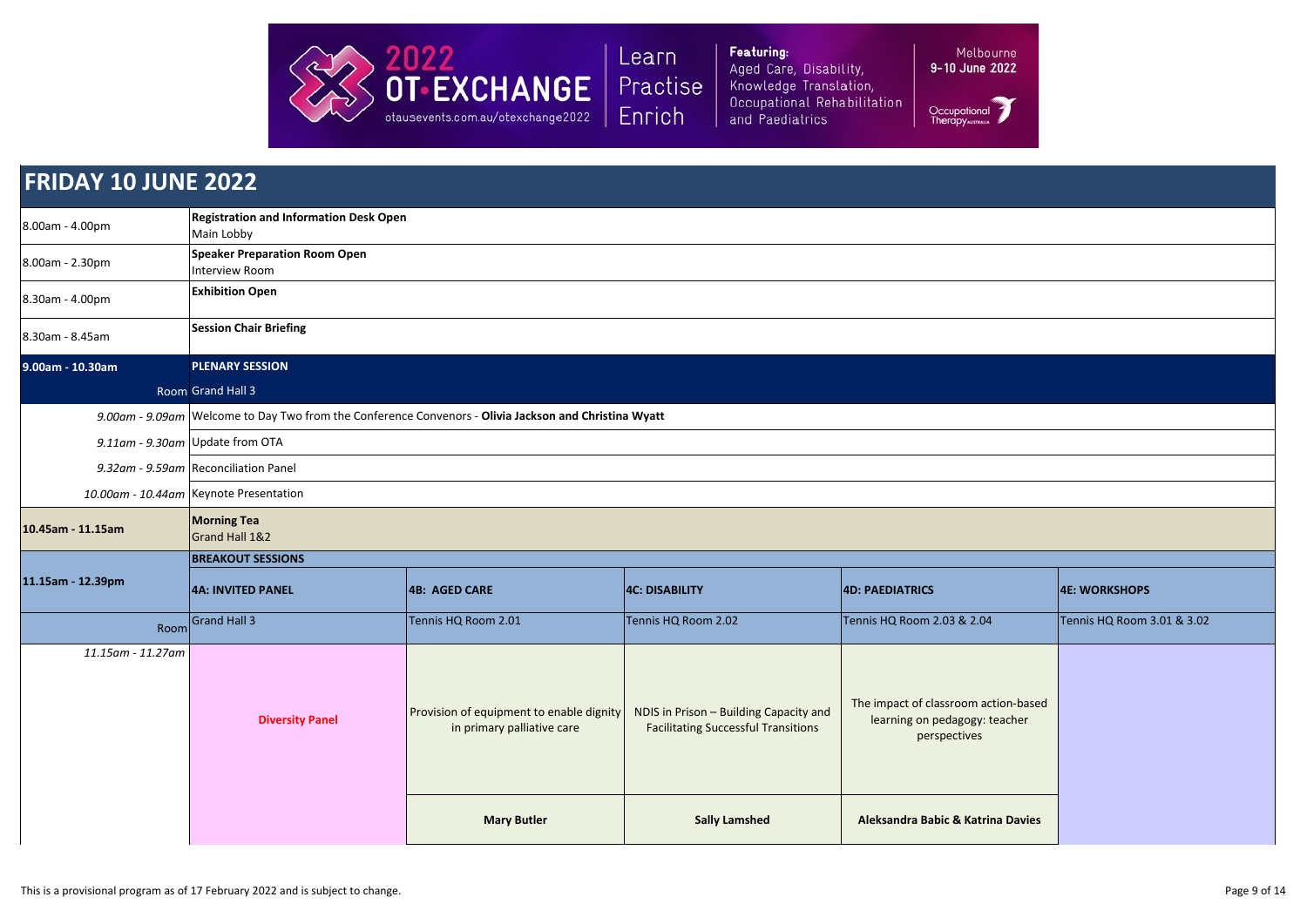

Featuring: Aged Care, Disability, Knowledge Translation, Occupational Rehabilitation and Paediatrics

|         | Mel |
|---------|-----|
| -10 Jul |     |

| 11.28am - 11.40am | Sensory modulation interventions to<br>manage behavioural and psychological<br>symptoms of dementia in an acute<br>hospital ward. | Interdisciplinary therapy as an effective<br>way to prevent participants sitting on a<br>waitlist. Using a Therapy Consultant<br>service delivery model to change the<br>game.                               | Self-Regulation in the Primary School<br><b>Classroom: Teacher Education and</b><br><b>Occupational Therapy</b>                       |
|-------------------|-----------------------------------------------------------------------------------------------------------------------------------|--------------------------------------------------------------------------------------------------------------------------------------------------------------------------------------------------------------|---------------------------------------------------------------------------------------------------------------------------------------|
|                   | Jennifer Bozhoff                                                                                                                  | <b>Claire Dalliston &amp;</b><br><b>April O'Neill</b>                                                                                                                                                        | <b>Lydia Cossart</b>                                                                                                                  |
| 11.42am - 11.54am | Recovery narratives: (Re)constructing<br>quality in life after stroke                                                             | Extending the reach and impact of<br>therapy in disability through Habit<br>Coaches                                                                                                                          | Parents' experiences with utilising<br>mainstream schooling for their children<br>with Autism Spectrum Disorder: a meta-<br>synthesis |
|                   | <b>Heidi Lavis</b>                                                                                                                | <b>Harley Hayes</b>                                                                                                                                                                                          | <b>Pamela Carrera</b>                                                                                                                 |
| 11.56am - 12.08pm | Recognition of allied health<br>professionals' perspectives on the<br>nature of their role                                        | My experience of neurological injury and<br>recovery: from an OT student, brain<br>injury surivor and OTA. Tips to empower   Implementation of Sensory Interventions<br>your clients to achieve their goals. | <b>Site Readiness for Successful</b>                                                                                                  |
|                   | <b>Farnaz Khoshmanesh</b>                                                                                                         | <b>Claire Swanton</b>                                                                                                                                                                                        | <b>Nathan Bailey &amp; Alexandra Nuzzo</b>                                                                                            |
| 12.10pm - 12.22pm | Factors affecting sedentary behaviour on<br>a geriatric ward - A qualitative study of<br>patients and carers.                     | Occupational Therapists as Behaviour<br><b>Support Practitioners</b>                                                                                                                                         | Teacher and therapist perspectives of<br>self-regulation for children aged 4-12<br>years.                                             |



| How to Handle the "Pressures" of the |
|--------------------------------------|
| Day!                                 |
|                                      |
| Interventions                        |
|                                      |
|                                      |
|                                      |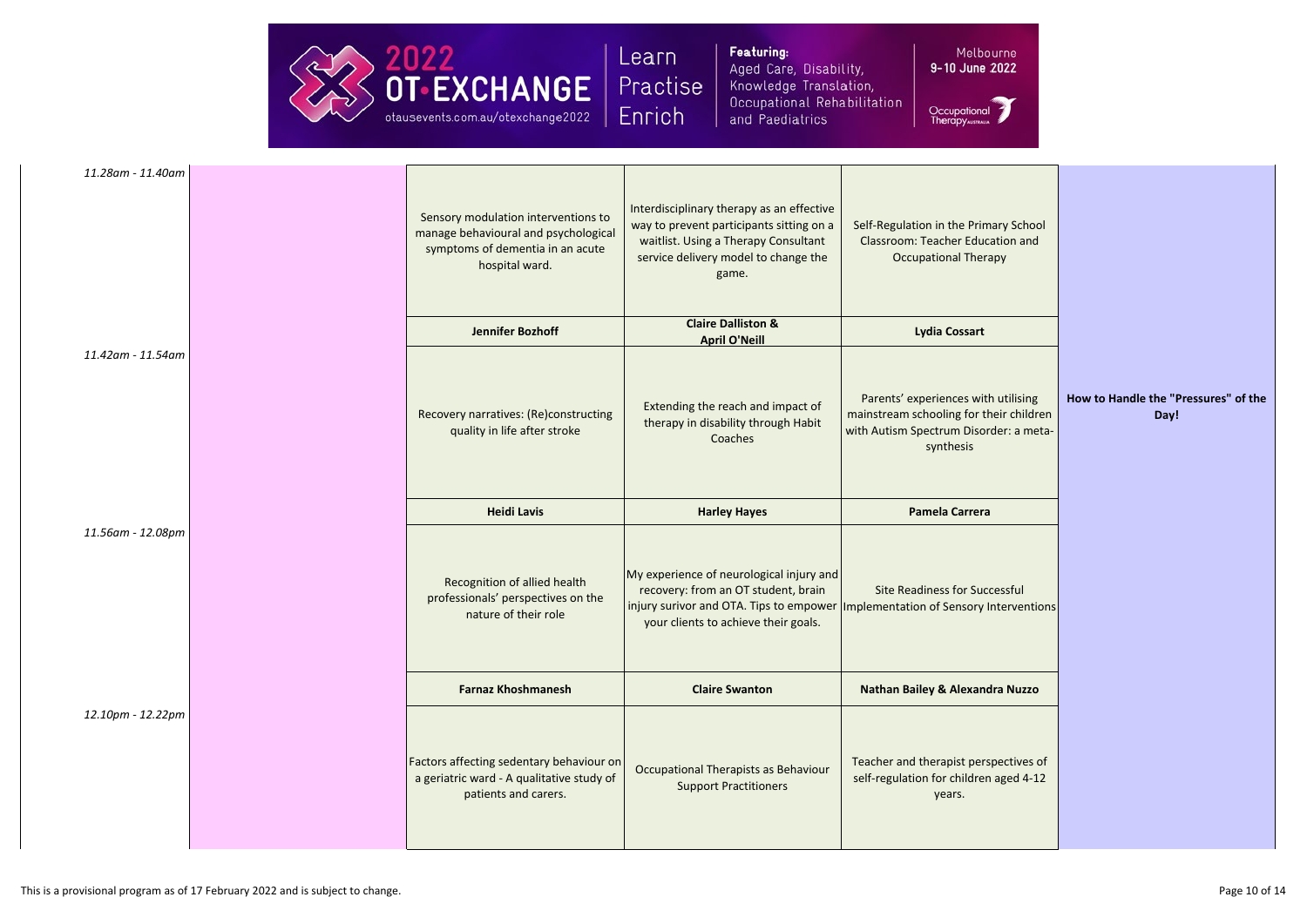

Featuring: Aged Care, Disability, Knowledge Translation, Occupational Rehabilitation and Paediatrics

9-10 June 2022

|                       |                                                             | <b>Briony Foote</b>   | <b>Susan Sloan</b>                     | <b>Kelsey Philpott-Robinson</b> | <b>Lois Brown</b>          |  |
|-----------------------|-------------------------------------------------------------|-----------------------|----------------------------------------|---------------------------------|----------------------------|--|
| 12.24pm-12.39pm       |                                                             |                       |                                        |                                 |                            |  |
|                       |                                                             |                       |                                        |                                 |                            |  |
|                       |                                                             | Q&A                   | Q&A                                    | Q&A                             |                            |  |
|                       |                                                             |                       |                                        |                                 |                            |  |
| 12.40pm - 1.10pm      | Lunch<br>Grand Hall 1&2                                     |                       |                                        |                                 |                            |  |
| $1.11$ pm - $1.40$ pm | <b>Exhibition and Poster Viewing Time</b><br>Grand Hall 1&2 |                       |                                        |                                 |                            |  |
|                       | 12.45pm - 12.57pm Exhibitor Presentation                    |                       |                                        |                                 |                            |  |
|                       | 12.59pm - 1.11pm Exhibitor Presentation                     |                       |                                        |                                 |                            |  |
|                       | 1.13pm - 1.25pm Exhibitor Presentation                      |                       |                                        |                                 |                            |  |
|                       | 1.27pm - 1.39pm Exhibitor Presentation                      |                       |                                        |                                 |                            |  |
|                       | <b>BREAKOUT SESSIONS</b>                                    |                       |                                        |                                 |                            |  |
| 1.41pm - 3.06pm       | <b>5A: PAEDIATRICS</b>                                      | <b>5B: DISABILITY</b> | <b>5C: OCCUPATIONAL REHABILITATION</b> | <b>5D: STUDENT / EDUCATION</b>  | <b>5E: WORKSHOPS</b>       |  |
| Room                  | Grand Hall 3                                                | Tennis HQ Room 2.01   | Tennis HQ Room 2.02                    | Tennis HQ Room 2.03 & 2.04      | Tennis HQ Room 3.01 & 3.02 |  |
|                       |                                                             |                       |                                        |                                 |                            |  |

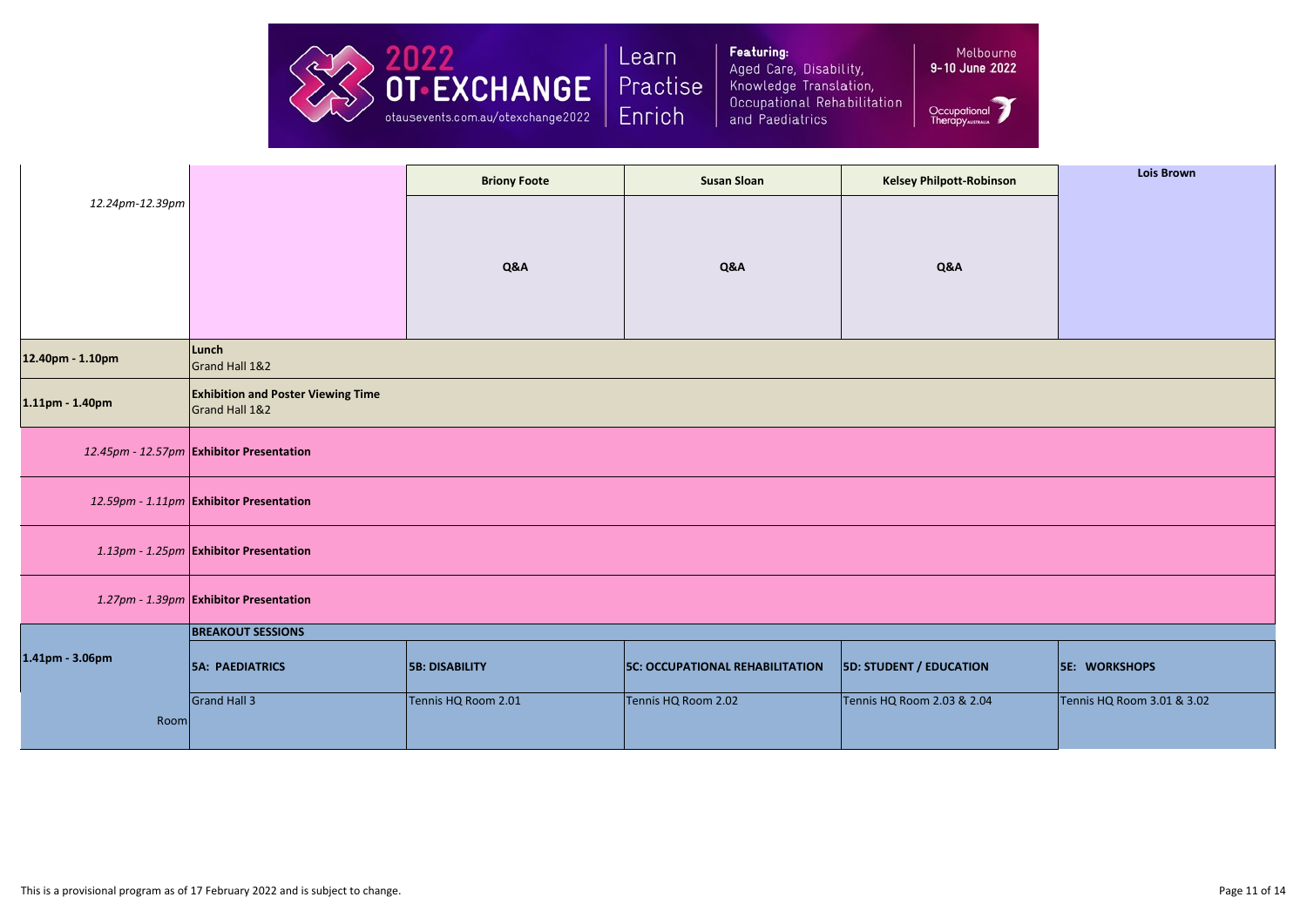

Featuring: Aged Care, Disability, Knowledge Translation, Occupational Rehabilitation and Paediatrics

Melbourne 9-10 June 2022

| $1.41$ pm - $1.53$ pm |                                      | Innovations in person-centred capacity<br>building technology and clinical<br>application.     |                                                                | Creating valuable peer learning<br>opportunities for students in community<br>private practice |
|-----------------------|--------------------------------------|------------------------------------------------------------------------------------------------|----------------------------------------------------------------|------------------------------------------------------------------------------------------------|
|                       | <b>Invited Speaker - Paediatrics</b> | <b>Madeline Hand &amp; Laura Simmons</b>                                                       | <b>Invited Speaker - Occupational</b><br><b>Rehabilitation</b> | <b>Clare Batkin</b>                                                                            |
| 1.55pm - 2.07pm       |                                      | The lived experience of utilising assistive<br>technology to facilitate sandy beach<br>leisure |                                                                |                                                                                                |
|                       |                                      | <b>Leo Wiles</b>                                                                               |                                                                |                                                                                                |



| learning<br>n community<br>$\geq$ |  |
|-----------------------------------|--|
|                                   |  |
|                                   |  |
|                                   |  |
|                                   |  |
|                                   |  |
|                                   |  |
|                                   |  |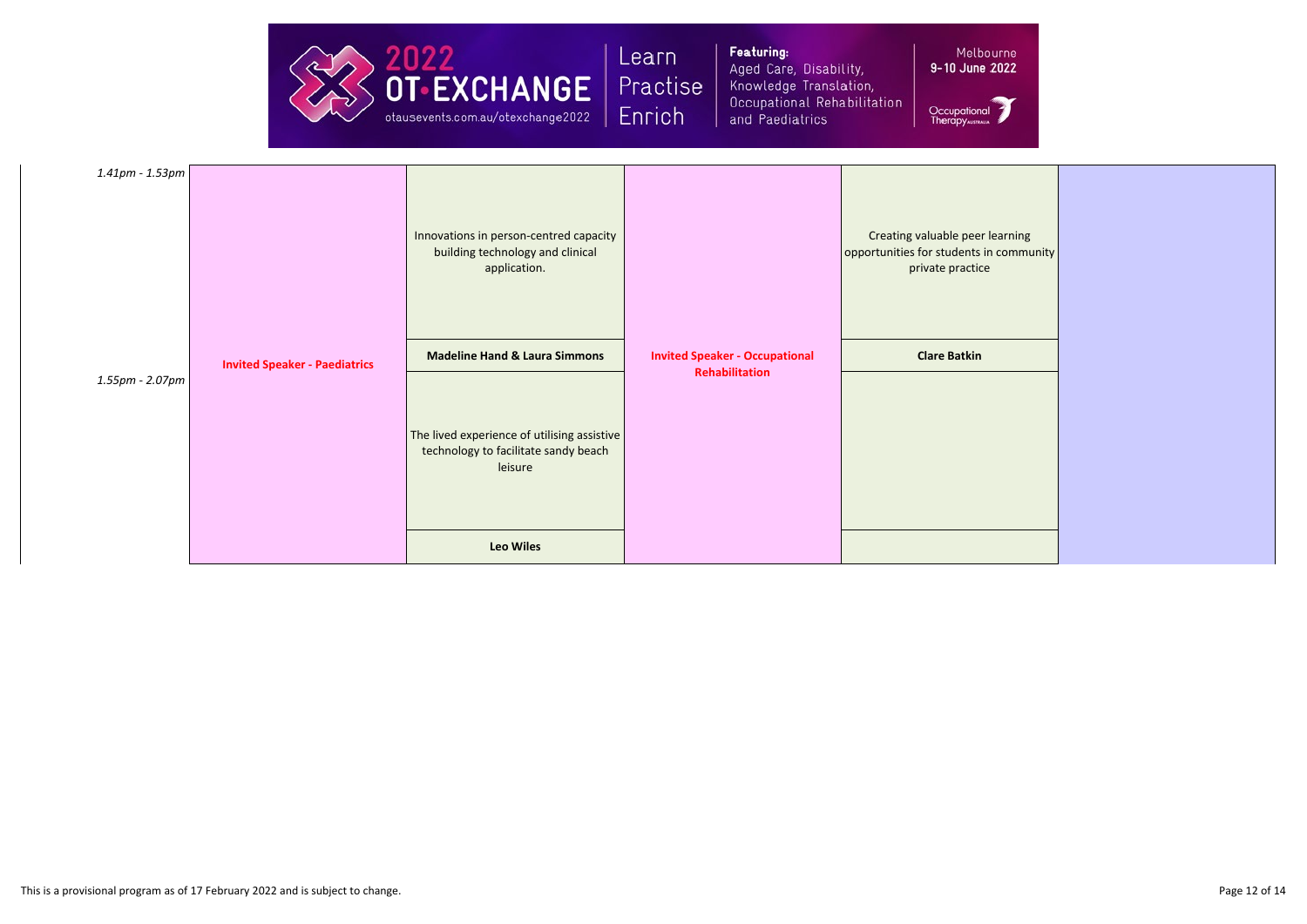

Featuring: Aged Care, Disability, Knowledge Translation, Occupational Rehabilitation and Paediatrics

Melbourne 9-10 June 2022

| $2.09$ pm - $2.21$ pm |                                                                                            | Alternatives to Major Bathroom<br>Modifications.                                          | Digital and Health Coaching Return to<br><b>Work Program for Cancer Survivorship</b> | Supporting new graduate therapists in<br>their first year of practice                                                                                                                                                                    | <b>Strengthening occupation-centred</b><br>practice through supervision: A<br>knowledge translation approach. |
|-----------------------|--------------------------------------------------------------------------------------------|-------------------------------------------------------------------------------------------|--------------------------------------------------------------------------------------|------------------------------------------------------------------------------------------------------------------------------------------------------------------------------------------------------------------------------------------|---------------------------------------------------------------------------------------------------------------|
|                       | <b>Clinical Conversation: Collaboration in</b><br><b>School Settings for Great Student</b> | <b>Lyndal Millikan</b>                                                                    | Joanne Lewis, Emma Thomas, Tanya<br>Leyson                                           | <b>Angela Contreras &amp; Marga Marloth</b>                                                                                                                                                                                              |                                                                                                               |
| 2.23pm - 2.35pm       | <b>Outcomes</b>                                                                            | Complex Home Modifications in a Rural<br>and Remote context.                              | An innovative psychosocial approach to<br>return to work in the military context.    | Occupational therapy students: An asset<br>to embedded occupational therapy<br>services.                                                                                                                                                 |                                                                                                               |
|                       |                                                                                            | Lyndal Millikan & Sarah Cole                                                              | <b>Caroline Falconer &amp; Paris Champion</b>                                        | <b>Kelsey Philpott-Robinson</b>                                                                                                                                                                                                          |                                                                                                               |
| 2.37pm - 2.49pm       | Lindsey Duffield, David Anderson,                                                          | Developing theoretical frameworks for<br>working with people with lifelong<br>disability. |                                                                                      | 1An exploration into Professional<br><b>Identity Formation in Occupational</b><br>Therapy within the Bachelor of<br><b>Occupational Therapy (OT)</b><br>undergraduate degree programme at<br>Otago Polytechnic, Dunedin, New<br>Zealand. |                                                                                                               |
|                       | Kobie Boshoff, Jacqui Etherington, Jill<br>Jeremy, Carl Leonard                            | <b>Nikki Toy</b>                                                                          |                                                                                      | <b>Narinder Verma</b>                                                                                                                                                                                                                    | <b>Matthew Molineux</b>                                                                                       |